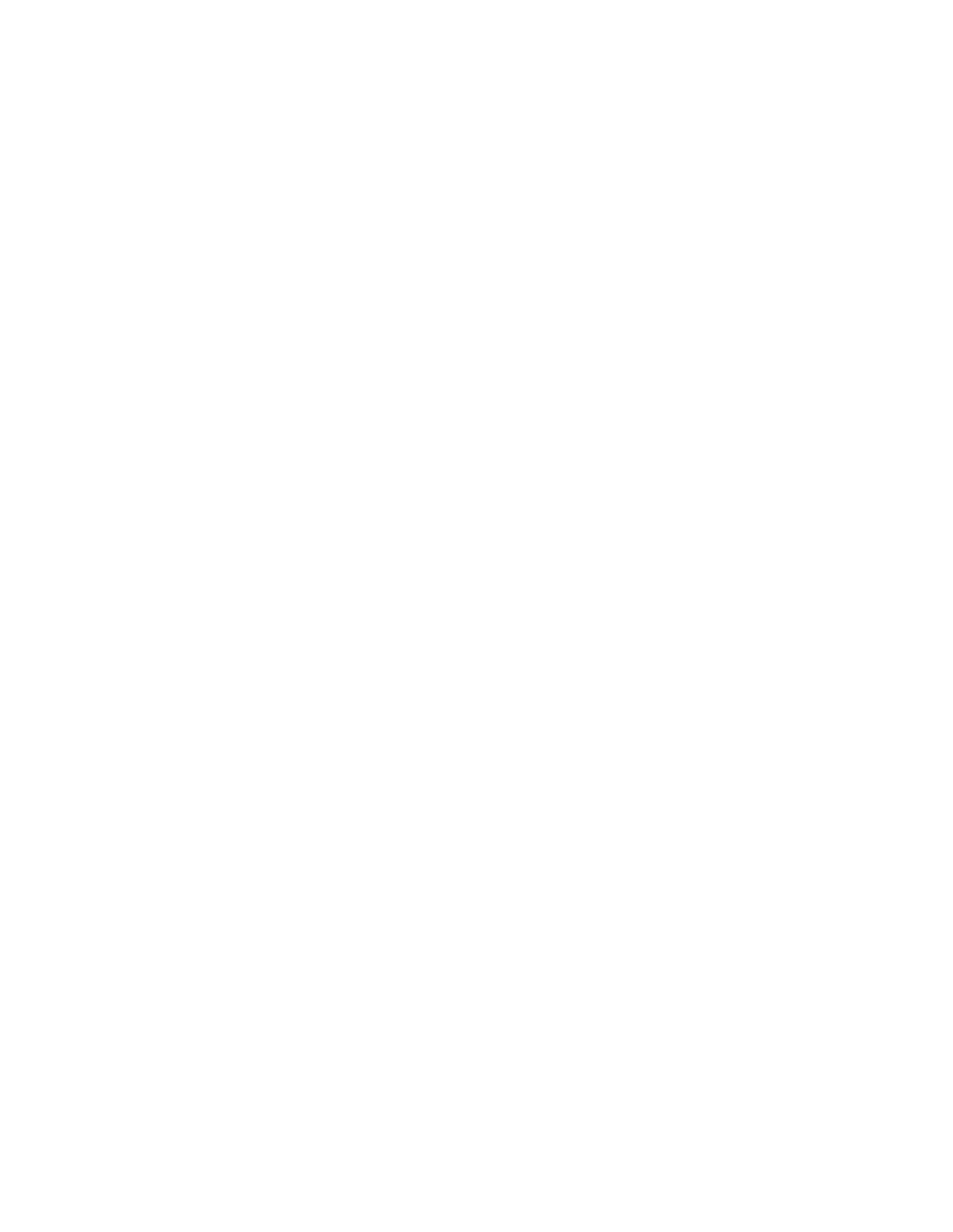abilities, that they feel respected and valued and are not singled out, with regard to their age, disability, gender reassignment status, sex, marital or civil partnership status, pregnancy or maternity, race, sex, sexual orientation, religion, race or sexual orientation, socio-economic status or any other background.

**Positive action** – " Tennis Club is committed to taking positive steps to counteract the effects of physical or cultural barriers – whether real or perceived – that restrict the opportunity for all sections of the community to participate equally and fully. We will ensure that we institute, support or contribute to appropriate measures or initiatives that enable access to tennis and participation in associated activities by people from any group that is under-represented in tennis or has difficulty accessing it and that they can do so with dignity or without being singled out.

(See Appendix A for full glossary of terms)

# **3. Scope**

- Tennis Club has direct safe and inclusive responsibility for:
- Staff, consultants, coaches and officials they employ;
- Volunteers, including board members and councillors they recruit;
- Venues they own;
- Events and programmes they run; and
- Ensuring all accreditation requirements are met by accredited coaches, officials and venues.

We recommend and support the development of good diversity and inclusion practice to:

- Accredited coaches, officials and venues;
- Players, parents and carers;
- Volunteers recruited by other organisations;
- Venues hired by or on our behalf
- Club Events.

This Policy is in line with national legislation (see appendix B for details of the relevant legislation) and applicable to our club, specifically to every person and place that we have direct safe and inclusive responsibility for.

#### **4. Responsibility for implementation of the Diversity and Inclusion Policy**

# **Diversity and inclusion is everyone's responsibility: not responding to discriminatory or unacceptable language and behaviour is not an option.**

- The club's Committee and Chair have overall accountability for this Policy and Reporting Procedure, for being the strategic lead on diversity and inclusion and for ensuring compliance with the relevant legislation (see Appendix for details).
- The club's chair  $\dot{M}$  and Welfare Officer C  $\dot{K}$  have overall responsibility for implementation of the policy.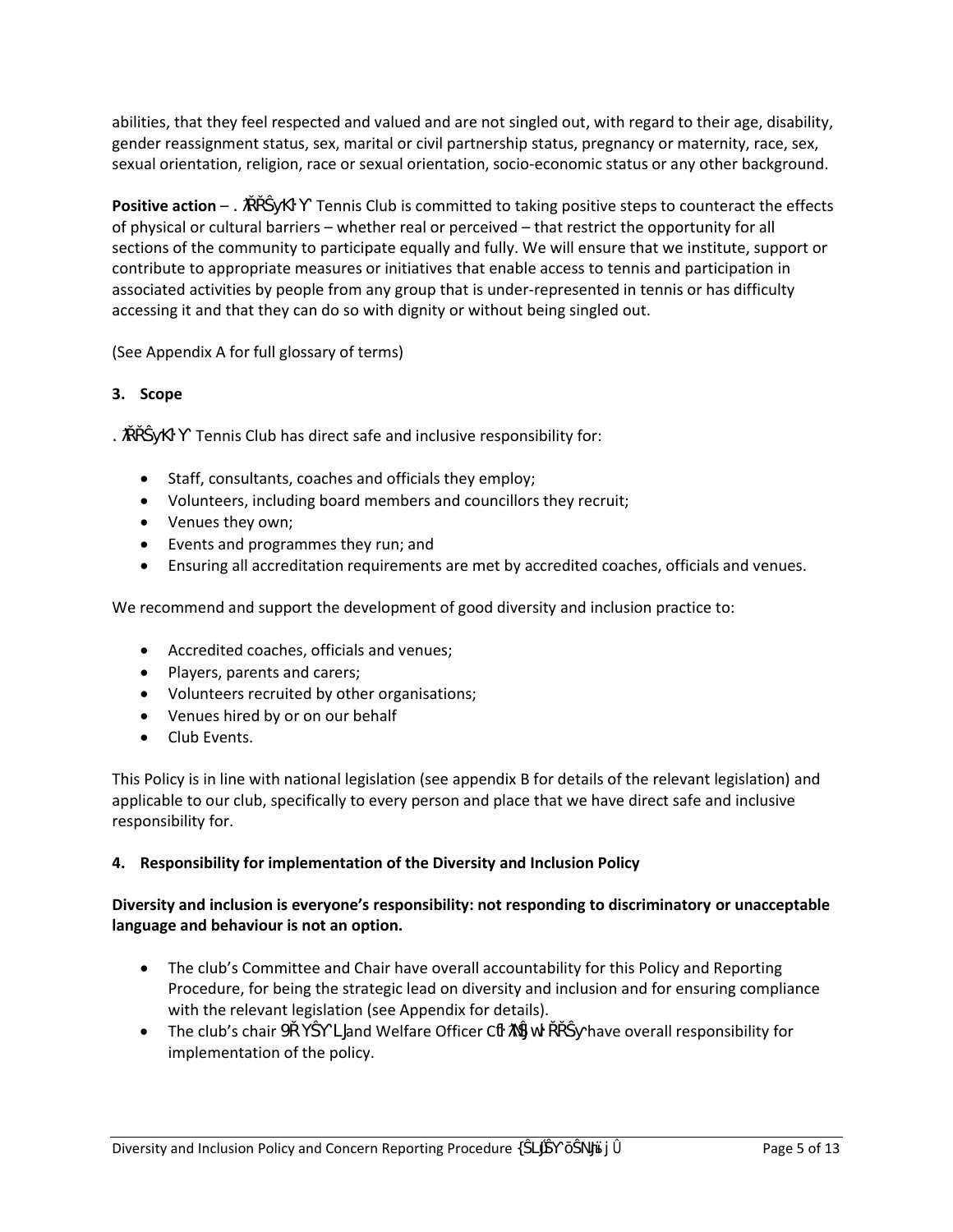- The Chair and Welfare Officer of the club are responsible for updating this Policy and Reporting Procedure in line with legislative and organisational developments; and develop a strategic and proactive approach to diversity and inclusion and respond to discrimination concerns.
- Biddenham Tennis Club's Welfare Officer, Claire Radden is responsible for supporting the club to identify where diversity and inclusion support is required; to implement safe and inclusive procedures; promote diversity and inclusion principles, including the Safeguarding and Reporting Procedure, to all the venues they manage, programmes, events and individuals including players, parents and carers.
- All staff, consultants, coaches, officials and volunteers involved in tennis are responsible for raising diversity and inclusion concerns with the club's Welfare Officer to start with; then the Safe and Inclusive Tennis team if applicable, as outlined in the Reporting Procedure.
- Players, parents and guardians are responsible for upholding the Code of Conduct and Reporting Procedure.
- Biddenham Tennis Club is committed to:
	- $\circ$  formally adopt this policy.
	- $\circ$  take steps to ensure that our committee, members, participants and volunteers behave in accordance with the policy, including where appropriate taking disciplinary action under our constitution;
	- o ensure that access to membership as well as access to participation is open and inclusive;
	- $\circ$  publish accurate information about the location and accessibility of our facilities; and
	- $\circ$  support measures and initiatives that British Tennis may institute or take part in to advance the aims of this policy as part of our commitment to our LTA membership.

Where there is a diversity and inclusion concern/disclosure:

 The individual who is told about, hears, or is made aware of the concern/disclosure is responsible for following the [Concern Reporting Procedure a](#page-0-0)bove

# **5. Breaches of the Diversity and Inclusion Policy, Standards, Code of Conduct and Reporting Procedure**

Where there are concerns that diversity and inclusion good practice has not been followed, all staff are encouraged to follow your club's whistleblowing policy; consultants, coaches, officials, volunteers and players are encouraged to: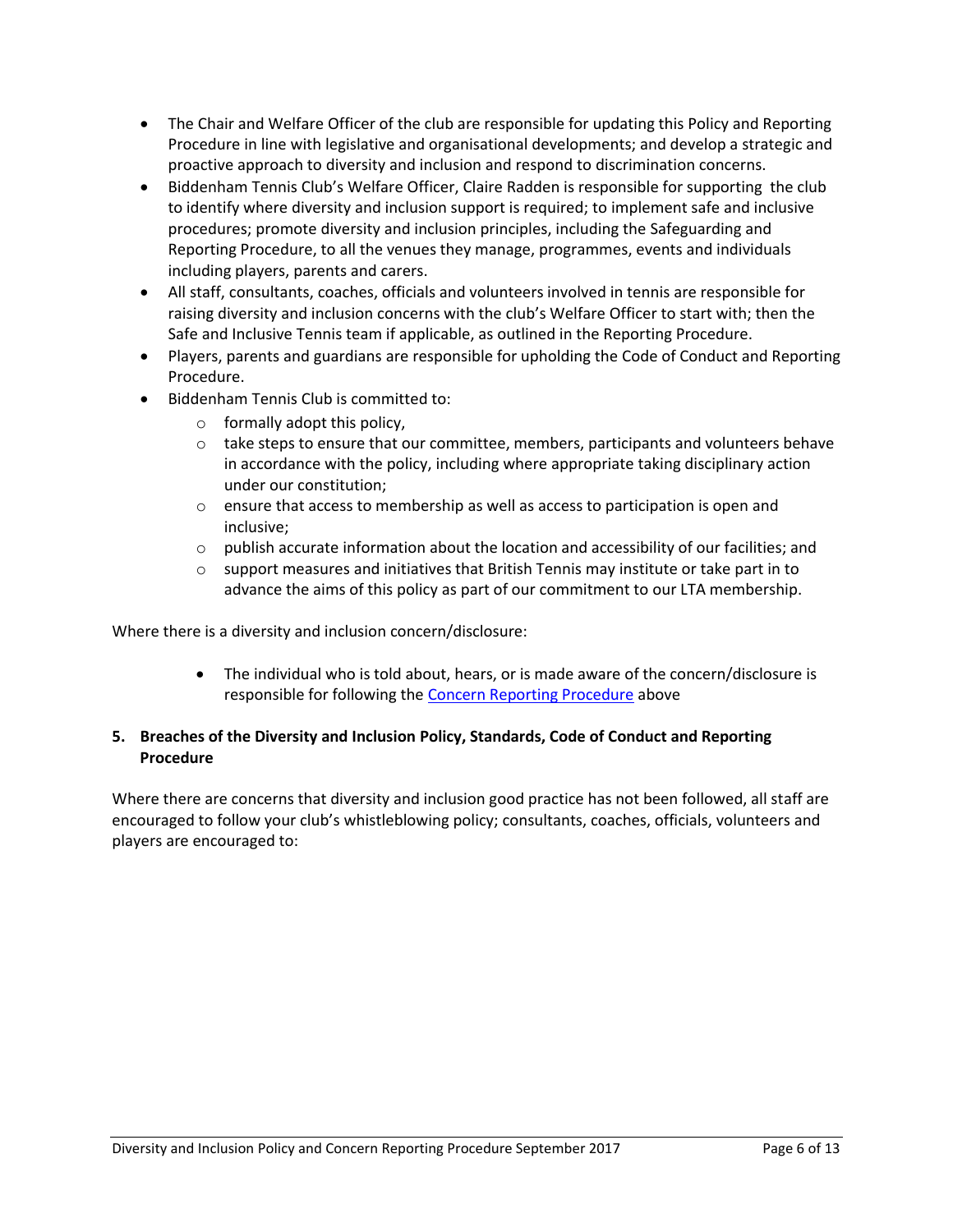1. Complain directly to the person or organisation and seek resolution. In the first instance, this can often resolve many disputes or concerns.

2. If required, you can contact the LTA Safe and Inclusive Tennis Team: safeandinclusive@lta.org.uk they can assist in liaising with the club and investigating the matter. Alternatively, the NSPCC Whistleblowing advice line: 0800 028 0285; help@nspcc.org.uk can be contacted.

3. Seek further advice from the Equality Advisory Support Service a call on 0808 800 0082. For further information their website is: http://www.equalityadvisoryservice.com/app/ask

If someone comes to you with a concern around discrimination, listen to their complaint, reassure them and advise them of the routes listed above (1-3).

Breaches of this Policy and/or failure to comply with the outlined responsibilities may result in the following by the LTA, Tennis Scotland, Tennis Wales and/or the Tennis Foundation:

- Venues Potential removal of LTA accreditation
- Staff disciplinary action leading to possible dismissal and legal action.
- Contracted consultants, officials and coaches termination of current and future roles within all four organisations and possible legal action.
- Recruited volunteers, including councillors and board members termination of current and future roles within all four organisations and possible legal action.

Actions taken by staff, consultants, volunteers, officials, coaches, venues, clubs and/or events outside of the LTA, Tennis Scotland, Tennis Wales and/or the Tennis Foundation that are seen to contradict this Policy may be considered a violation of this Policy.

Where an appeal is lodged in response to a safeguarding decision made by the LTA Safe and Inclusive Tennis Team and Safeguarding and Protection Committee and/or Licensing and Registration Committee, an independent appeal body such as Sport Resolutions may be used. Their decision is final.

#### **6. Related policies and guidance**

- 
- 
- 
- 
- 
- [Safeguarding Policy](https://www.lta.org.uk/globalassets/about-lta/safeguarding/british-tennis-safeguarding-policy.pdf) **Disciplinary Policy**
- Grievance Policy **Example 2018** 1 Contract Policy
- Bullying Policy **Complaints Policy** 
	- [Transgender Policy](https://www.lta.org.uk/about-the-lta/policies-and-rules/transgender-policy/) Whistle-blowing Policy
	- Data Protection Policy **And Others** as may be identified from time to time.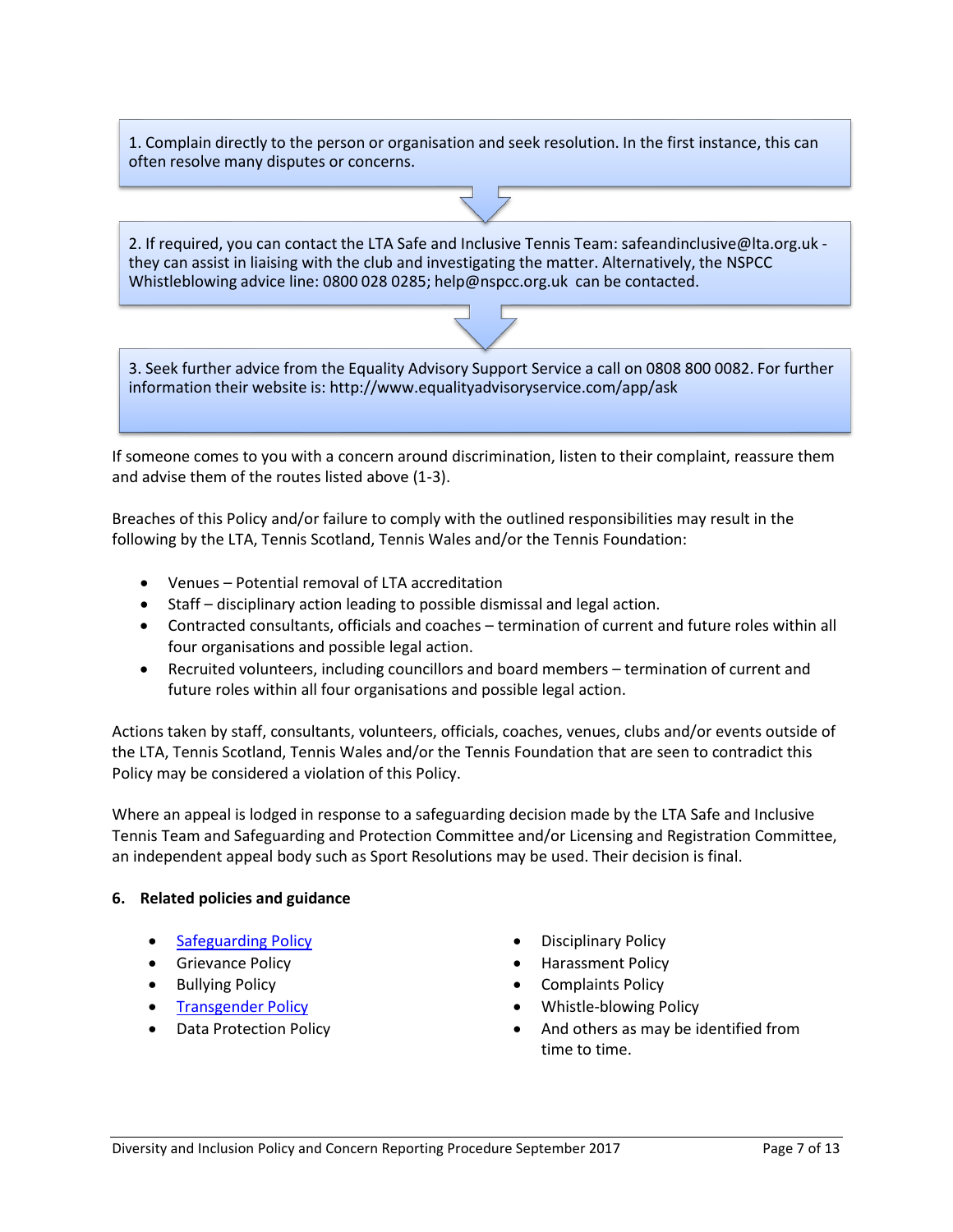# **Safe and Inclusive**

#### **Riverside Tennis Club Code of Conduct**

- Prioritise the well-being of all children and adults at all times
- Be a positive role model. Act with integrity, even when no one is looking
- Help to create a safe and inclusive environment both on and off court and promote the
- Fair Play values: enjoy; respect
- Value and celebrate diversity and make all reasonable efforts to meet individual needs
- Keep clear boundaries between your professional and personal life, including on social media
- Check you have the relevant consent from parents/carers, children and adults before taking or
- using photos and videos
- Ensure your own roles and responsibilities, and those of everyone you are responsible for, are
- clearly outlined and everyone has the information, training and support to carry them out
- Where possible, do not be alone with a child or adult at risk; if you have to be alone with a child or adult at risk; let someone know such as a carer, club secretary, volunteer etc.
- Do not abuse, neglect, harm or discriminate against anyone; or act in a way that may be
- interpreted as such\*
- Doing nothing is NOT an option: report all concerns and disclosures as soon as possible, following the Concern Reporting Procedure. If someone is in immediate danger, dial 999.

\*It is illegal to have a relationship with someone who is under 18 years old if you are in a position of trust; it is illegal to have a sexual relationship with anyone under the age of 16 whether they give consent or not.

This Code of Conduct should be interpreted in a spirit of integrity, transparency and common sense, with the best interests of children and adults at risk as the primary consideration.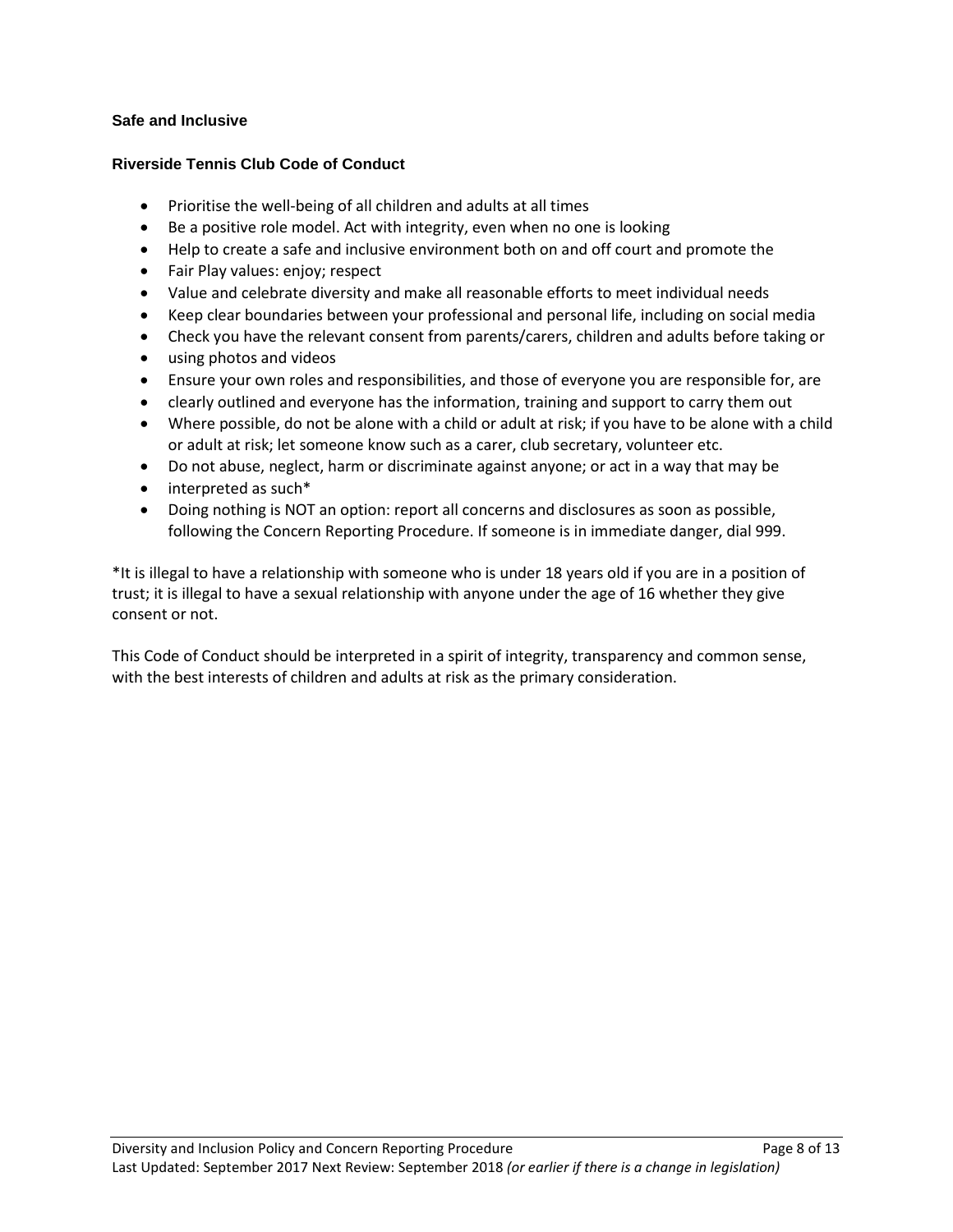# **Appendix A:**

#### **Glossary of terms**

**Age:** This refers to a person belonging to a particular age group, which can mean people of the same age (e.g. 32-year old's) or range of ages (e.g. 18 - 30-year old's, or people over 50).

**Bisexual or Bi:** – refers to a person who has an emotional and/or sexual orientation towards more than one gender.

**Bullying:** can involve any form of physical, emotional, sexual or discriminatory abuse. It can also include cyber-bullying – using social media or mobile phones to perpetrate bullying.

**Direct discrimination:** treating someone less favourably than another person because of a protected characteristic.

**Disability:** A person having a physical or mental impairment that has a substantial and long-term adverse effect on that person's ability to carry out normal day-to-day activities.

**Discrimination:** treating someone in a less favourable way and causing them harm, because of their age, disability, gender reassignment, marriage or civil partnership, pregnancy or maternity, race, religion or belief, sex or sexual orientation.

**Discrimination by association:** discrimination against someone because they are associated with another person who possesses a protected characteristic.

**Discrimination by perception:** discrimination against someone because of the belief that someone possesses a protected characteristic.

**Diversity:** acknowledging and celebrating the differences between groups of people and between individuals**.**

**Equality**: treating everyone with fairness and respect and recognising and responding to the needs of individuals. Taking positive actions to address existing disadvantages and barriers affecting how people engage with and participate in tennis.

**Ethnicity**: the social group a person belongs to, and either identifies with or is identified with by others, as a result of a mix of cultural and other factors including language, diet, religion, ancestry and physical features traditionally associated with race. Ethnicity is essentially self-defined and may change over time.

**Gay**: refers to a man who has an emotional, romantic and/or sexual orientation towards men. Also, a generic term for lesbian and gay sexuality - some women define themselves as gay rather than lesbian.

**Gender identity: t**his is an individual's internal self-perception of their own gender. A person may identify as a man, as a woman, as neither man or woman (non-binary) or as androgyne/polygender.

**Gender reassignment**: The process of changing or transitioning from one gender to another.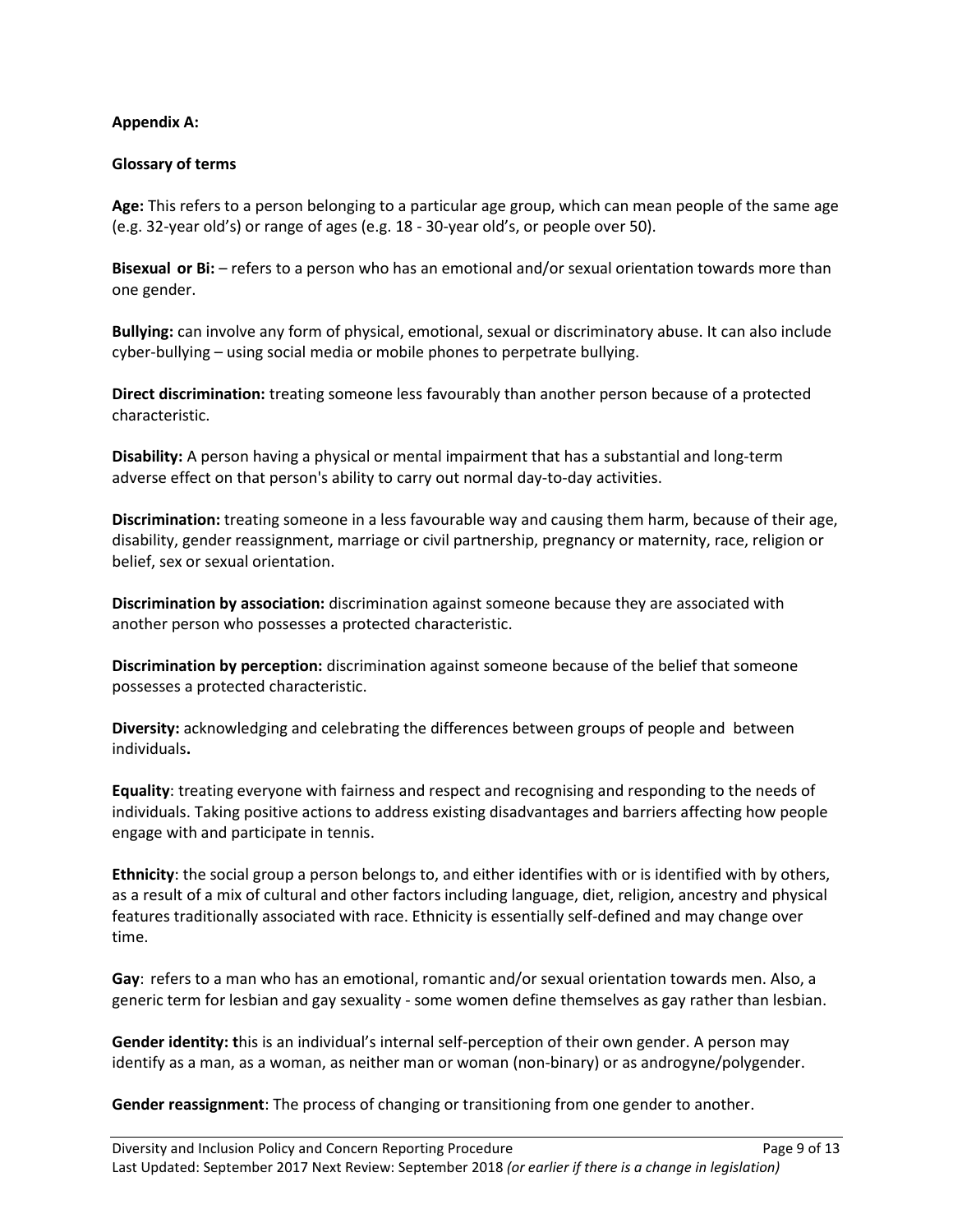**Harassment:** unwanted conduct related to a relevant protected characteristic, which has the purpose or effect of violating an individual's dignity or creating and intimidating, hostile, degrading, humiliating or offensive environment for that individual or creates an intimidating, hostile, degrading, humiliating or offensive environment. The focus is on the perception of the complainant not the intent of the perpetrator. Employees can complain of behaviour they find offensive even if it is not directed at them.

**Hate crime:** crime that is targeted at a person because of hostility or prejudice towards that person's disability, race or ethnicity, religion or belief, sexual orientation or transgender identity. This can be committed against a person or property.

**Homophobia**: the fear, unreasonable anger, intolerance or/and hatred toward homosexuality, lesbian gay and bisexual people whether that person is homosexual or not.

**Inclusive leadership** – leaders who are aware of their own biases and preferences, actively seek out and consider different views and perspectives to inform better decision-making. They see diverse talent as a source of competitive advantage and inspire diverse people to drive organisational and individual performance towards a shared vision.

**An Inclusive Leader** – is a role model exemplar of inclusive behaviour; listens to and seeks out the views of diverse people and takes account of these views, without bias, in the decisions they make; appreciates that a diverse group of people will generate more creative solutions to problems and encourages this; inspires people through a shared vision of future success and motivates them to deliver it; leverages difference for high performance and provides responsive excellence to customers', clients' and service users' needs; provides positive feedback to boost people's self-efficacy; puts effort into helping diverse people identify their talents and develop them for performance now and future advancement; communicates authentically and honestly in a way that inspires trust, loyalty and wellbeing.

**Inclusion:** recognising that people from different backgrounds may have difference needs and expectations and may experience barriers in trying to access tennis. An inclusive venue is one that takes steps to attract and engage with people from many different backgrounds and meet their needs so that everyone has a positive experience and has the opportunity to achieve their potential.

**Indirect discrimination:** a practice, policy or rule which applies to everyone in the same way, but that has a worse effect on some people than others.

**LGBTQ:** an acronym for Lesbian, Gay, Bisexual, Trans and Questioning.

**Lesbian**: a woman who has an emotional romantic and /or sexual orientation towards women.

**Monitoring equality**: refers to data collection and analysis to check if people with protected characteristics are participating and being treated equally. For example: monitoring of the number of people with a disability who play tennis at our venue.

**Non-binary** – an umbrella term for a person who does not identify as only male or only female, or who may identify as both.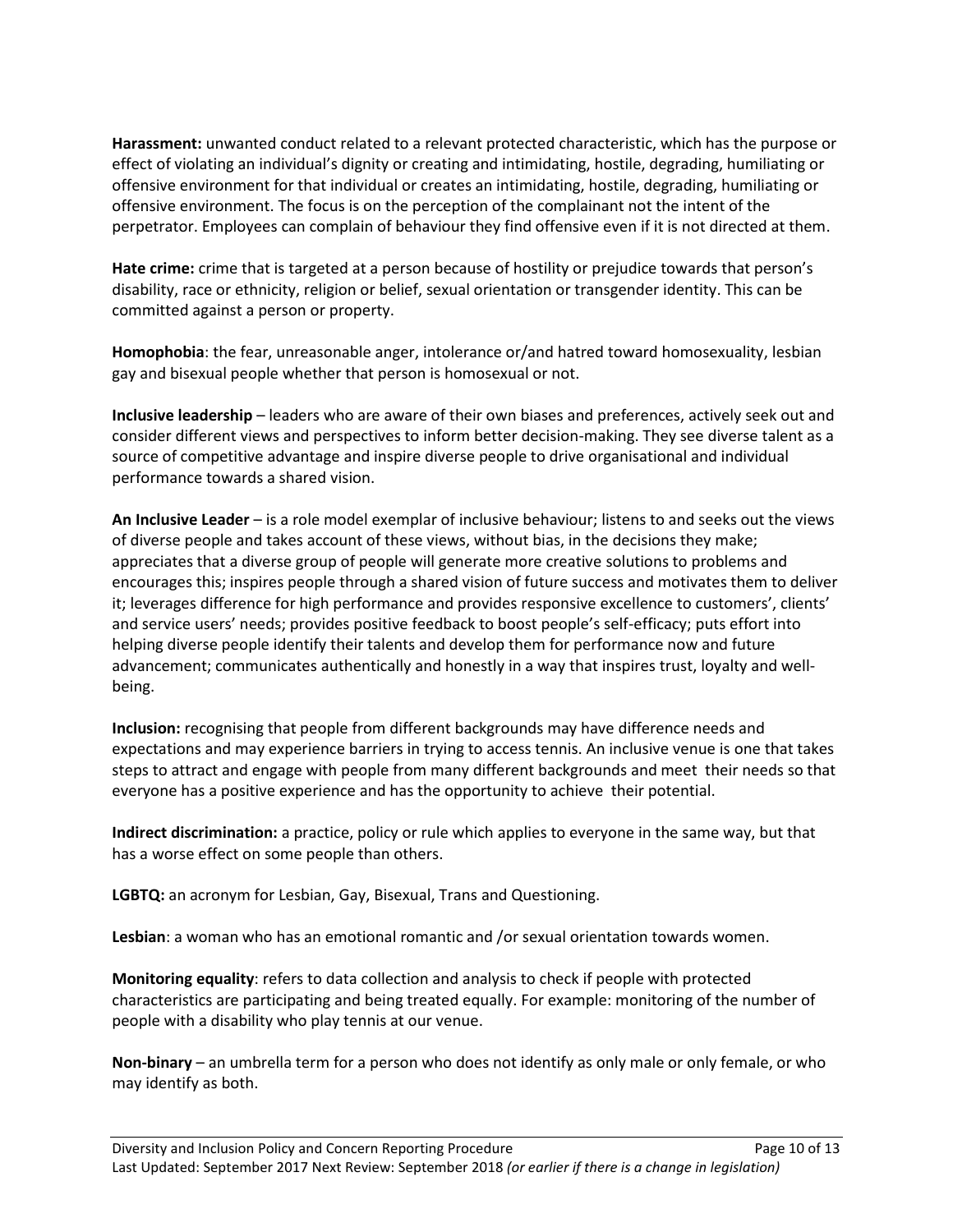**Positive action:** a range of lawful actions that seek to overcome or minimise disadvantages (for example in employment opportunities) that people who share a protected characteristic have experienced, or to meet their different needs.

**Pregnancy and maternity**: pregnancy is the condition of being pregnant or expecting a baby. Maternity refers to the period after the birth, and is linked to maternity leave in the employment context. In the non-work context, protection against maternity discrimination is for 26 weeks after giving birth, and this includes treating a woman unfavourably because she is breastfeeding.

**Questioning**: it refers to the process of exploring your own sexual orientation and/or gender identity.

**Race:** refers to the protected characteristic of race. It refers to a group of people defined by their race, colour, and nationality (including citizenship) ethnic or national origins.

**Radicalisation, extremism and terrorist behavior**: Radicalisation is the process by which a person comes to support terrorism and/or forms of extremism. Extremism is vocal or active opposition to fundamental British values, including democracy, the rule of law, individual liberty and mutual respect and tolerance of different faiths and beliefs. There is no single way to identify an individual who is likely to be susceptible to extremist ideology. The internet and the use of social media can be a major factor in the radicalisation of people.

**Reasonable adjustment**: What is considered reasonable will depend on all the circumstances of the case including the size of an organisation and its resources, what is practicable, the effectiveness of what is being proposed and the likely disruption that would be caused by taking the measure in question as well as the availability of financial assistance

**Religion or belief:** religion has the meaning usually given to it but belief includes religious and philosophical beliefs including lack of belief (e.g. atheism). Generally, a belief should affect your life choices or the way you live for it to be included in the definition.

**Sex:** refers to the biological makeup such as primary and secondary sexual characteristics, genes, and hormones. The legal sex is usually assigned at birth and has traditionally been understood as consisting of two mutually exclusive groups, namely men and women.

**Sexual orientation:** a person's emotional, romantic and/or sexual attraction to another person.

**Trans:** an umbrella term to describe people whose gender is not the same as, or does not sit comfortably with, the sex they were assigned at birth. Trans people may describe themselves using one or more of a wide variety of terms, including (but not limited to) transgender, cross dresser, non-binary, genderqueer (GQ).

**Transphobia**: the fear, unreasonable anger, dislike, intolerance or/and hatred toward trans people, whether that person has undergone gender reassignment or is perceived to have done that.

**Transsexual Person:** someone who has started the process of changing their gender identity is undergoing or has undergone gender reassignment.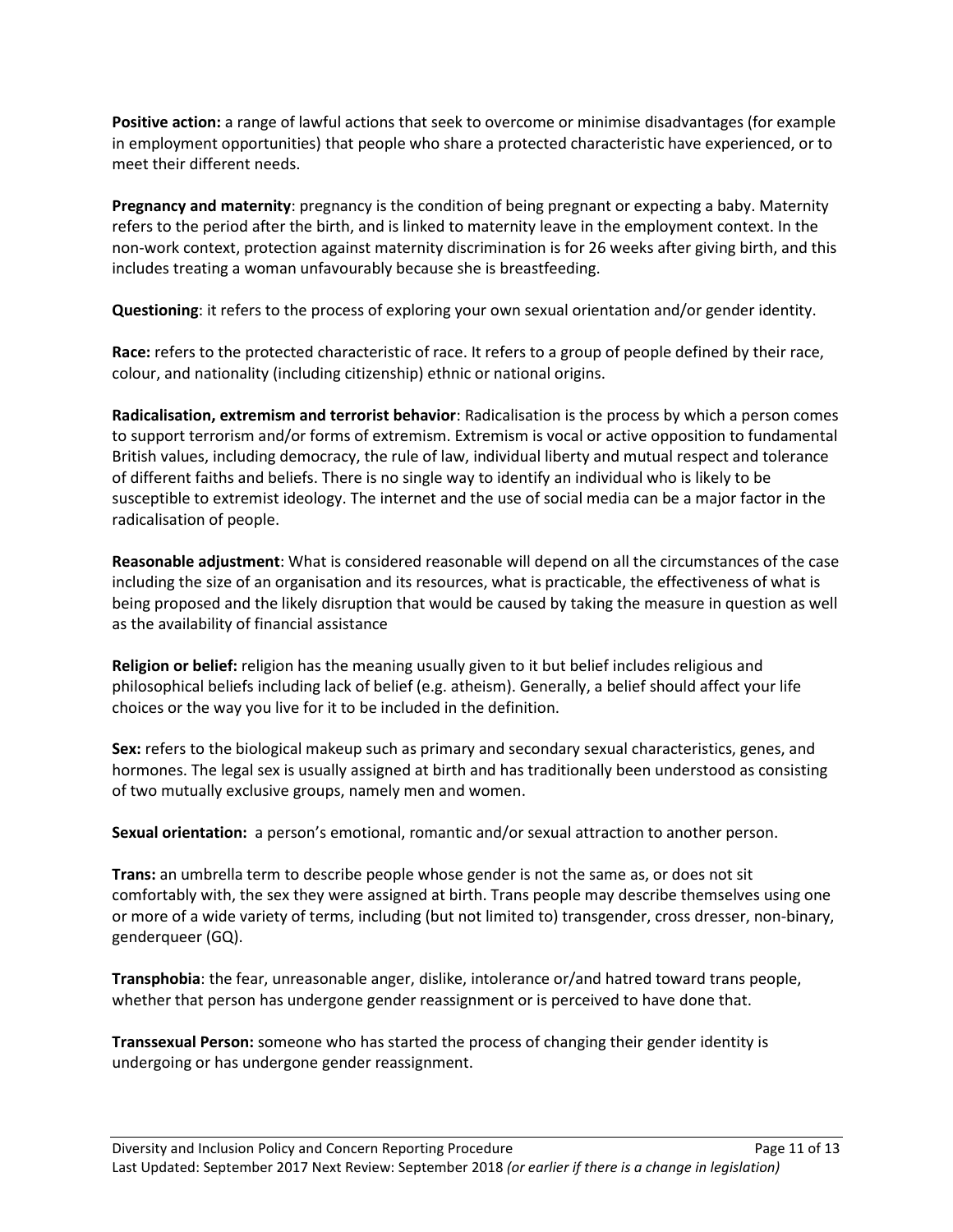**Unconscious bias or implicit bias:** this refers to a bias that we are unaware of, and which happens outside of our control. It is a bias that happens automatically and is triggered by our brain making quick judgments and assessments of people and situations, influenced by our background, cultural environment and personal experiences.

**Victimisation:** when someone is treated badly because they have made or supported a complaint or grievance.